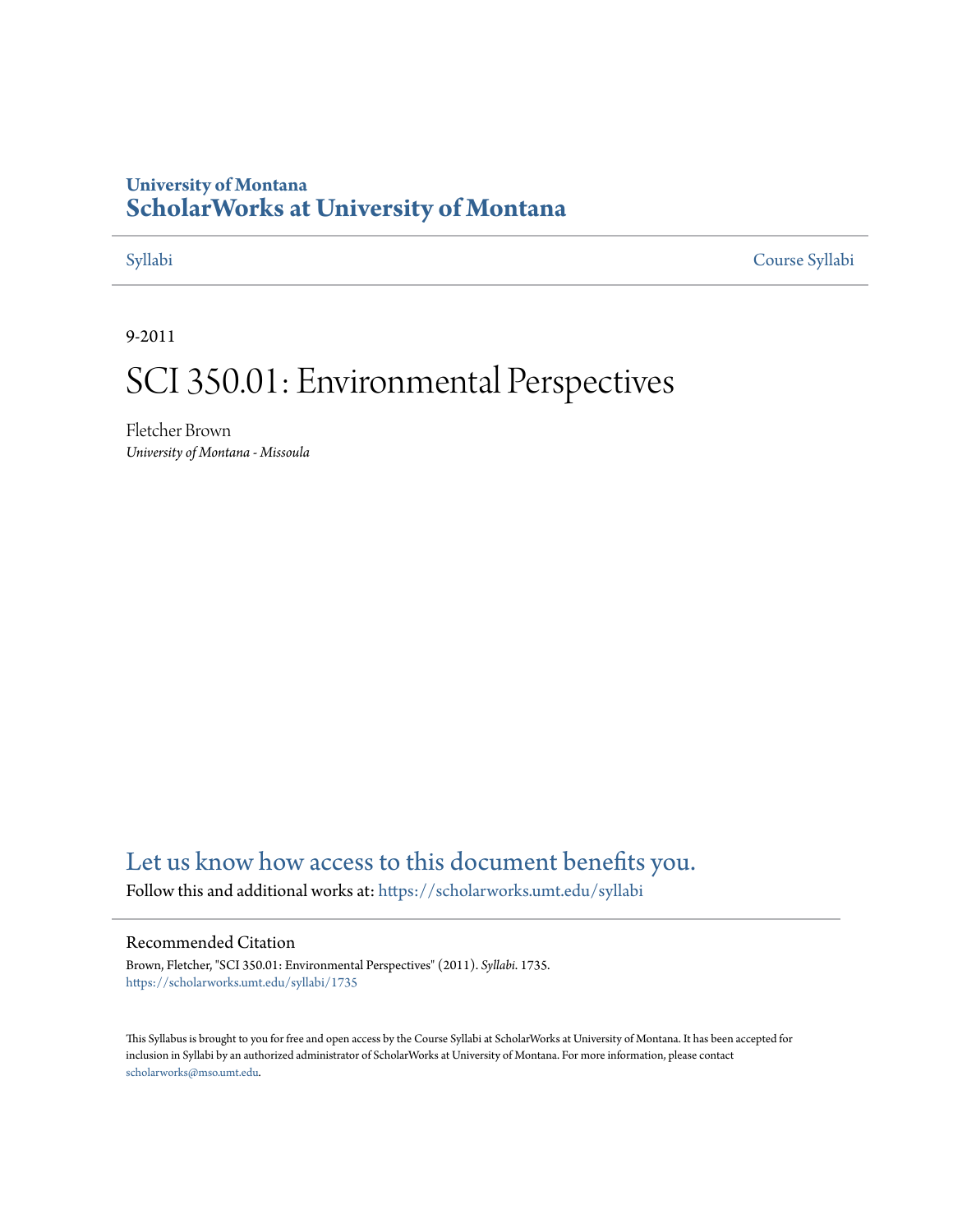#### **Science 350 Environmental Perspectives**

### **Fall 2011 The University of Montana**

| Instructors                                             | Office           | Phone    | Office Hours |
|---------------------------------------------------------|------------------|----------|--------------|
| Fletcher Brown, Ph.D.<br>$F$ letcher.brown@mso.umt.edu) | 106 School of Ed | 243-5287 | <b>TRA</b>   |

Textbook: http://www.learner.org/courses/envsci/ Last Child in the Woods, Richard Louv *(This text will be provided)*

Course Description: The goal of Science 350, Environmental Perspectives is to give students a conceptual understanding of the complexity of environmental science and gain experience in applying their understanding of human interactions with the environment to teaching. The course meets for approximately two hours a week and includes discussions, lectures and activities involving the central themes in environmental science and environmental education. One of the primary aims of the discussions and lectures is to provide students with an understanding of major ecological concepts and environmental issues necessary for responsible citizenship regarding the environment. In addition to discussions and lectures students will be involved in educational activities that model the content being discussed. At the end of class students will have a foundation of understanding of environmental science and have a collection of activities and resources they can use as teachers

### Objectives: Lecture/Discussion Meetings

1. To give the students experience with the basic concepts underlying introductory environmental science in an accurate, balanced, and interesting way.

2. To show how environmental and resource issues are interesting, and important in our lives.

3. To show how population, pollution, and resource problems are interrelated and must be understood in an integrated manner on local, national, and global scales.

4. To give a realistic but hopeful view of how much has been done and what remains to be done in sustaining the Earth for humans and other species.

5. To develop skills in environmental problem solving; gathering, analyzing, synthesizing and interpreting information, and joint critical decision-making.

6. To provide opportunities to apply acquired knowledge regarding environmental problems in an educational setting.

7. To substitute feelings of apathy and powerlessness with the feeling that one individual or group can make a difference.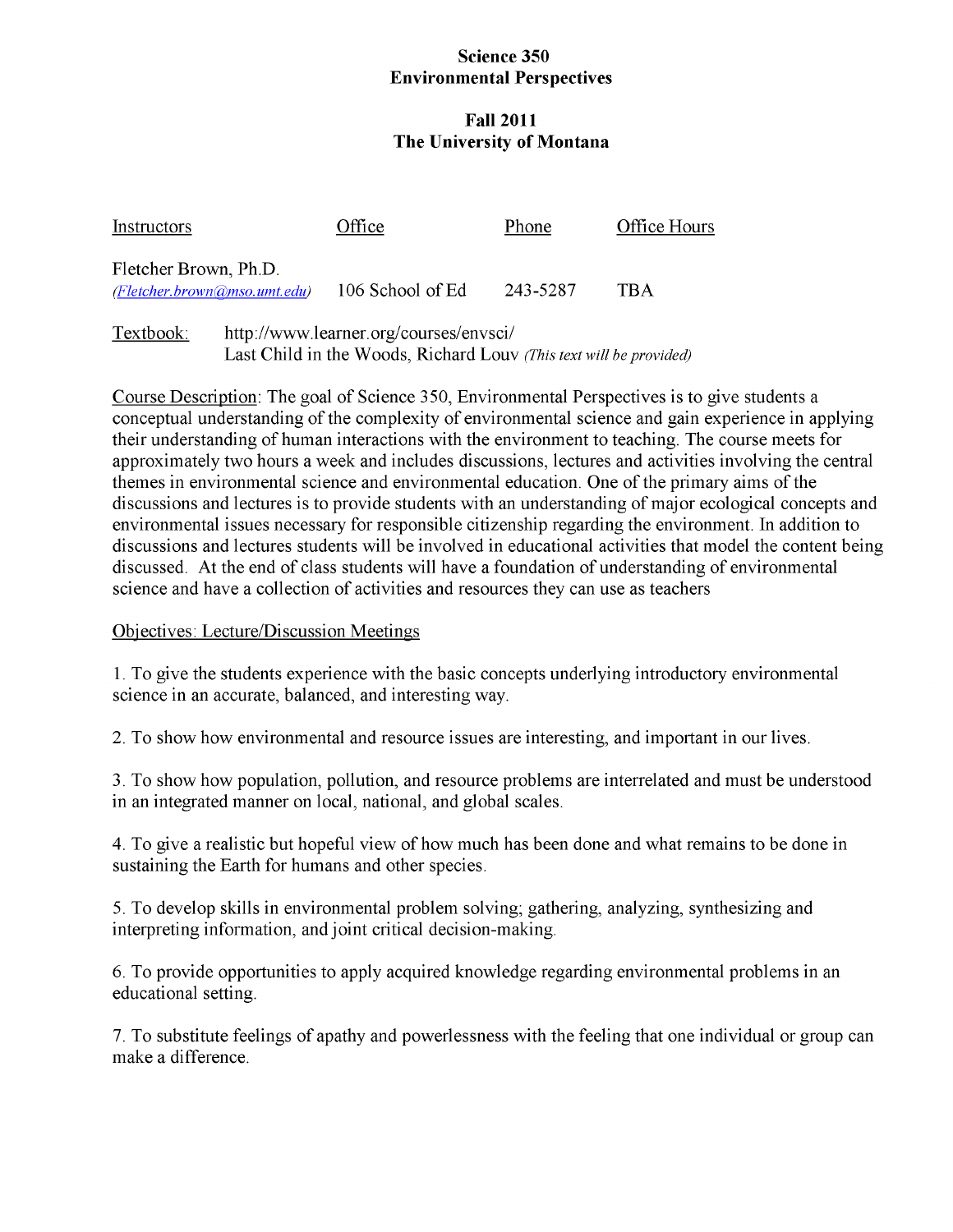# **Lecture Syllabus**

| WEEK TOPIC                                                       | <b>READING</b>                                                               |  |
|------------------------------------------------------------------|------------------------------------------------------------------------------|--|
|                                                                  | <b>How the Biosphere Works: Ecological Principles and Applications</b>       |  |
| 8/30                                                             | Introduction to Envir. Sci & Course Overview                                 |  |
| 9/6                                                              | Ecological Principals and Application                                        |  |
|                                                                  | <b>Understanding Human Populations Impact on the Environment</b>             |  |
| 9/13                                                             | Human Population                                                             |  |
| 9/20                                                             | Human Population<br>$Quz \# I$                                               |  |
| <b>Environmental Resources: Protecting Biospheric Components</b> |                                                                              |  |
| 9/27                                                             | <b>Biological Resources</b>                                                  |  |
| 10/4                                                             | <b>Water Resources</b>                                                       |  |
| 10/11                                                            | Mineral/Soil Resources                                                       |  |
| 10/18                                                            | Air Resources                                                                |  |
|                                                                  | Quiz #2/Optional Portfolio Lesson Check                                      |  |
|                                                                  | <b>Managing &amp; Preserving The Materials and Products of Human Society</b> |  |
| 10/25                                                            | Climate Change (Start reading Last Child in the Woods)                       |  |
| 11/1                                                             | Energy                                                                       |  |
| 11/8                                                             | <b>Food Resources</b>                                                        |  |
| 11/15                                                            | Public Lands                                                                 |  |
|                                                                  | <b>Shaping Human Impacts on the Biosphere</b>                                |  |
|                                                                  |                                                                              |  |
| 11/22                                                            | Environmental Education: Last Child in the Woods                             |  |
| 11/29                                                            | <b>Environmental Education: Foundations</b>                                  |  |
| 12/6                                                             | <b>Environmental Education: Lesson/Presentations</b>                         |  |
|                                                                  | $Q$ uiz #3                                                                   |  |